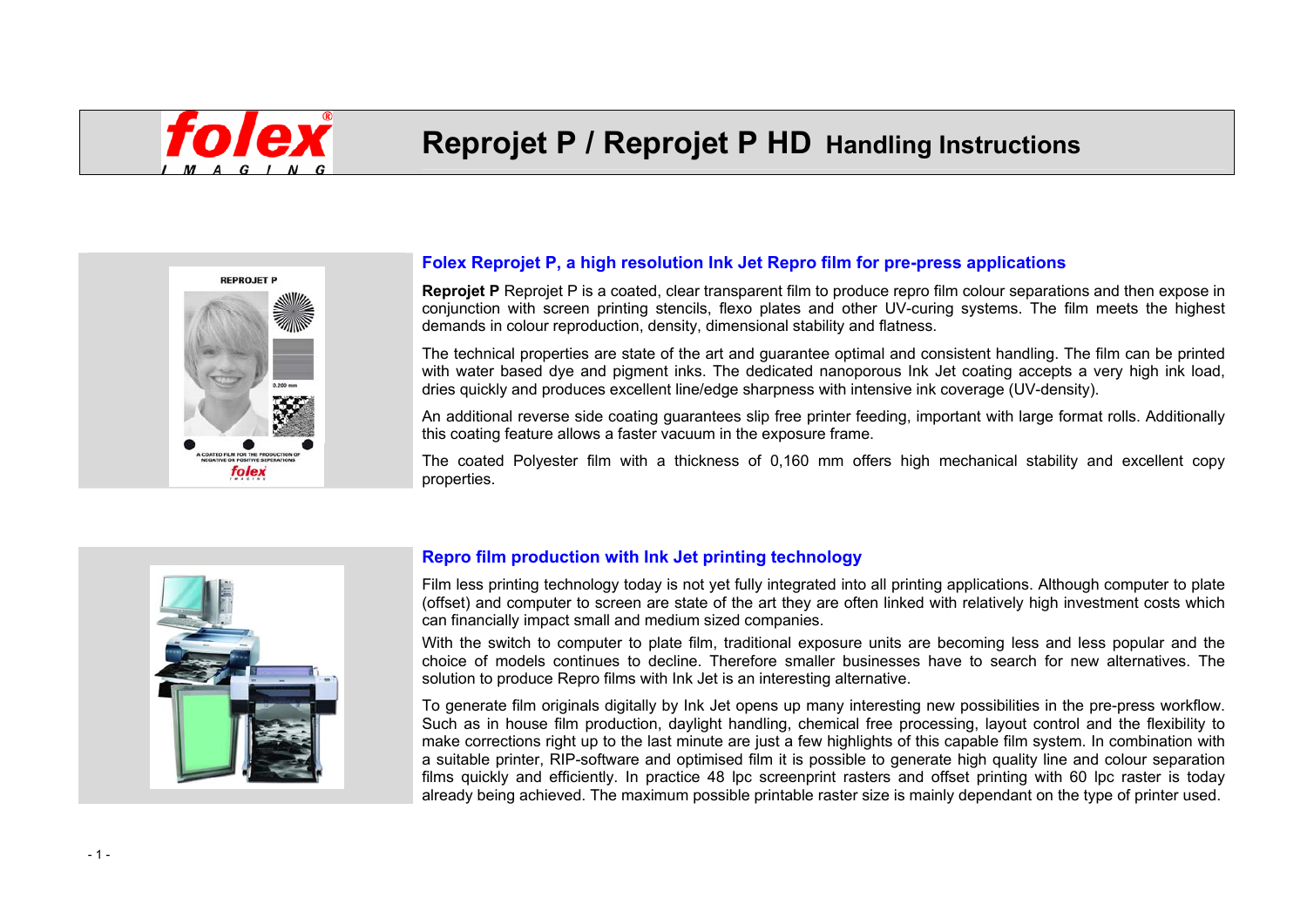#### **Film print side**

Ink Jet Coating (nanoporous)

- fast ink absorption
- fast drying
- high ink coverage
- optical transparency
- resistance to humidity
- mechanical stability
- good contact and gliding properties
- dimensionally stable



**Reprojet P** is a clear transparent, double side coated polyester film. The base film used is of outstanding quality and best suited for reprographic applications. The substrate thickness of 0.125 mm offers high material stability and is easy to handle, especially for bigger cut sheets and formats. The functional coating (printing side) is designed for high ink-absorption and fast drying. The slightly milky nano-porous coating improves the mechanical properties to guarantee optimal film handling. The reverse side coating stabilises the film mechanically if climatic conditions change (anti-curl coating).



#### **Printing equipment**

To achieve a high ink coverage (UV-density) specific printers (plotters) are required which enable you to print in high resolution and high drop volumes (dot size). A high copy density is achieved only if black is printed with black ink (K) only – therefore not using a processed black.

Unfortunately the necessary driver settings can normally not be chosen in the standard printer driver. Therefore special RIP software is required. Depending on the RIP it is also possible to modify the print layout, produce halftones and create colour separations.

**Small desk top printers** (A4, A3) are controlled often by a printer driver and **are not recommended** as they often do not produce the required print results or ink density.

**Recommended printers:** Epson Stylus Pro Series, H.P. Z-Series, Canon iPF-Series. Other printers in combination with a suitable RIP may produce acceptable print results.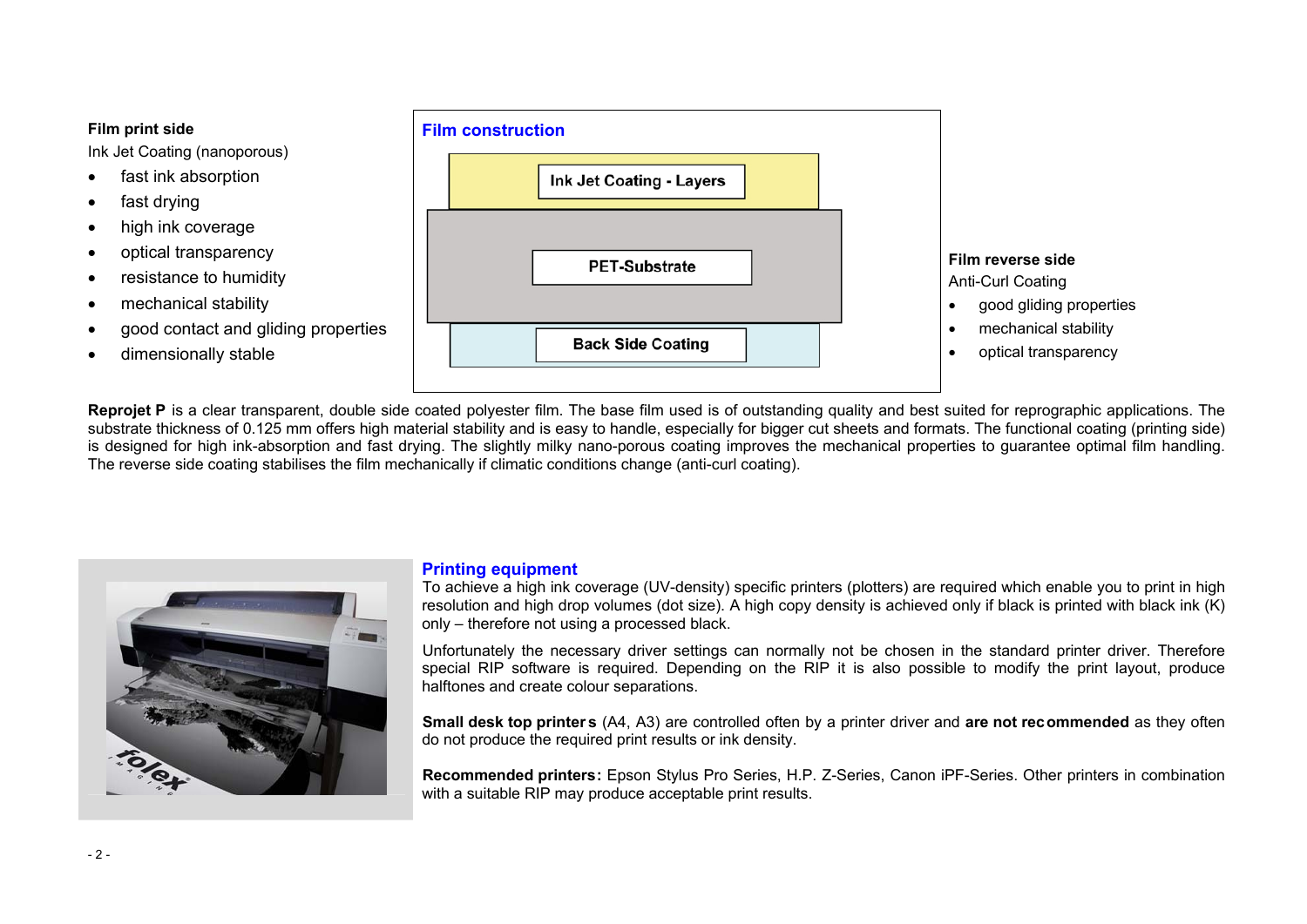

#### **Ink Jet Inks**

**Reprojet P** is designed to accept only water based inks. Dye or pigment inks can be used. The ink type used is normally dictated by the printer. The use of "third party inks" may result in printer defects. Prints with pigmented inks will quarantee longer term light resistance with better water and smudge resistance.

Depending on the ink deposit the images show a more or less a matt black surface.

The pigments adhere mainly to the top of the Ink Jet coating. Therefore parts of the image can be vulnerable to scratching if not handled with care. In printers that run with either Matt or Photo-Black inks, we recommend to print with Photo-black ink as this will result in higher density and a better scratch resistance.

Dye based inks penetrate more into the Ink Jet coating therefore the images are relatively resistant to any mechanical influence. The black ink images have a transparent glossy appearance. Prints with dye inks do not have a long shelf life. Strong UV-light may destroy the dyes causing image shifting and fading. High humidity and water drops etc. can also have a negative effect on the image.

Repro films printed with dye inks can show colour shifting. The dye stuff can migrate into the image free (clear) areas. This effect is shown with yellow edges (bleaching) directly next to printed areas. This effect can increase in high humidity environments and where a film is not sufficiently dried.

Nanoporous coatings absorb the water content from the printer ink directly into the coating therefore the surface may be touch dry but the ink within the coating is still wet. With higher humidity environments this can mean a longer period before the ink is completely dry. This effect can move the moisture content in the non-image (transparent) areas. In areas of high ink coverage, different light refractions (humidity and pigments) may occur and may be visible as white "ghost lines". Both the cosmetic above-mentioned yellow shift, like the white "ghost effect" has mostly no negative influence in the further processing of the film (Screen / Polymer exposure). **Actual recommended inks:** original OEM inks from the previous mentioned printers.



### **RIP-Software**

For critical raster and colour separations we recommend to use a specific RIP software such as Colorgate-Filmgate, Wasatch SoftRip, Perfectproof, Ergosoft Posterprint or similar in combination with the recommended printers. These special tools ensure that the accurate printing criteria can be met along with offering a choice of various options to achieve the optimal print targets, regarding:

- Ink load
- Ink drying
- Density
- Half tone raster
- Colour separations

Depending on the workflow, colour separations can be done in the layout programme (e.g.Indesign) or directly in the RIP during printing.

To select the print settings (parameters) two guidelines need to be considered: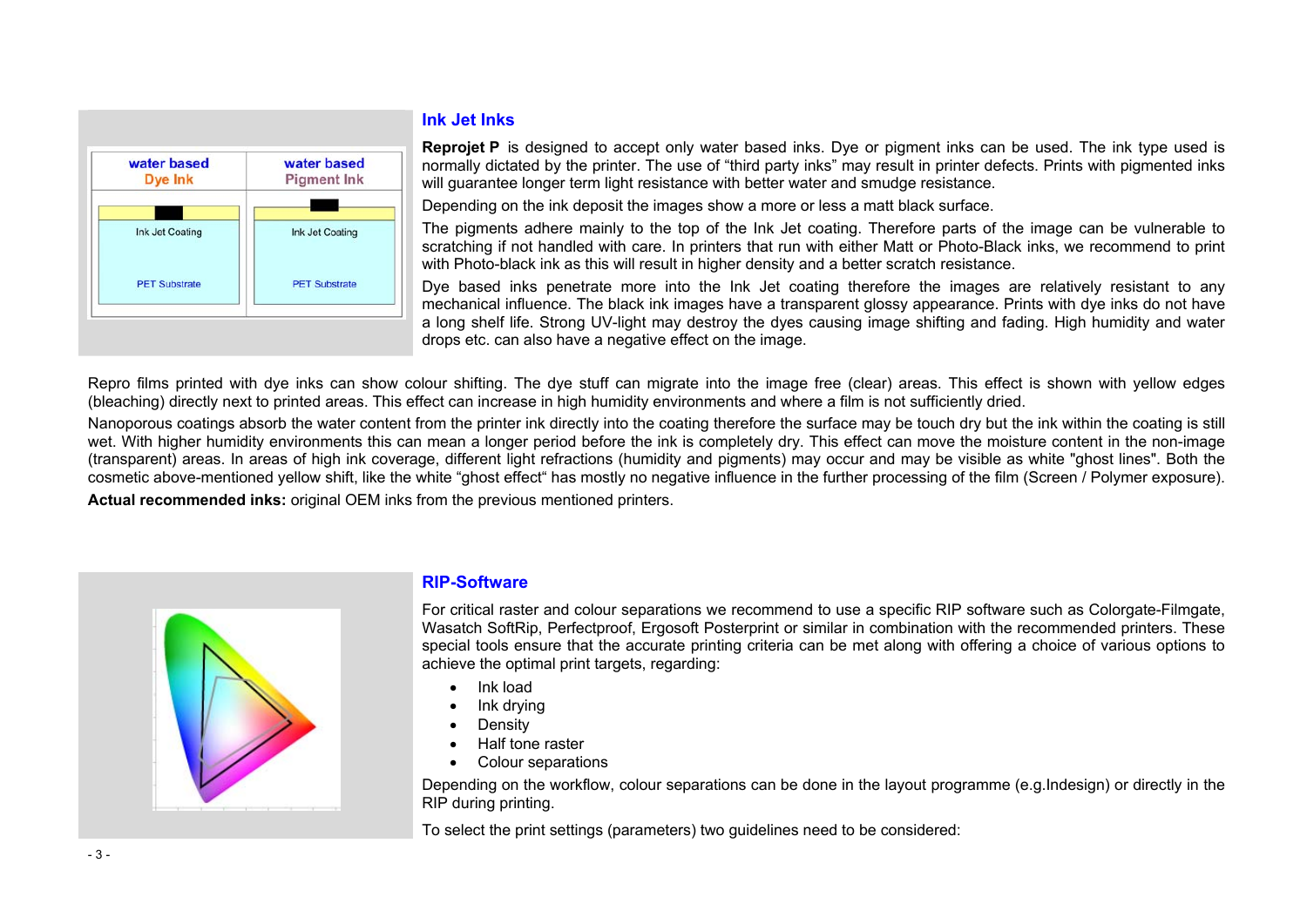

# **Parameter for print relevant guidelines (screen print)**

The special RIP`s for screen separations offer for each application an optimal choice of parameters. Depending on the software supplier a variety of pre-adjusted printer settings are included in the software. The individual configuration of the respective print settings can be quickly and easily selected for the selected print job. For this the following details have to be considered:

| Lines per inch / centimetres (lpi, lcm)              |
|------------------------------------------------------|
| PS-, AM-, FM- Raster etc.                            |
| dot (round), ellipse etc.                            |
| possible standard C:82.5°, M: 52.5°, Y:7.5°, K 22.5° |
| Pantone etc. / Standards                             |
|                                                      |



# **Parameters for the printer settings (Ink Jet printer)**

As well as the application related instructions already mentioned a number of other settings are necessary to manage the printer. If the parameters are correctly selected a film print out with excellent line, dot quality and high UV-density is guaranteed.

The range of settings available is usually dependant on the printer and driver. The following parameters are normally available:

| • Print resolution<br>• Droplet size | Dots per Inch (dpi)<br>Picoliter (pl = one billionth of a litre) or droplet size (i.e. small, medium, large) |
|--------------------------------------|--------------------------------------------------------------------------------------------------------------|
| • Dot variation                      | <b>Fixed Dot, Variable Dot</b>                                                                               |
| • Passes                             | 1 pass, 2 pass, 4 pass etc. (Print head cycles per print pass)                                               |
| • Print Cycles                       | Uni-directional, Bi-directional                                                                              |
| • Colour Output:                     | Monochrome (black) / colour print                                                                            |
| • Ink Load %                         | Correct Ink-Limit, Ink-Load (Dependant on RIP specific settings)                                             |
| • Color Management                   | Calibration, Profiles, Rendering Intents                                                                     |
|                                      |                                                                                                              |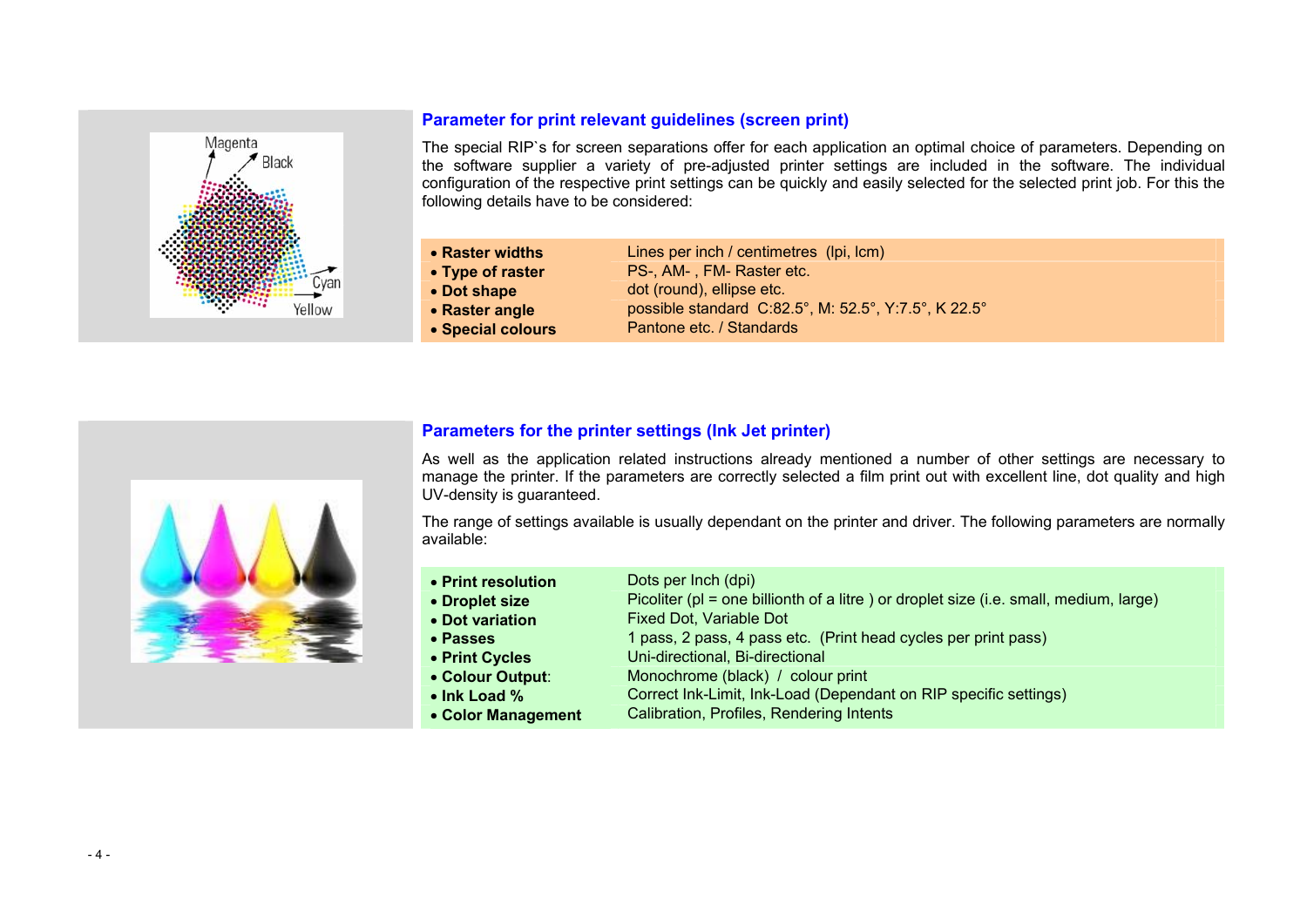

#### **Exposure**

To expose light curing printing forms (screen print stencils, offset plates, flexo plates etc.) film originals with high density image areas are required. For many years silver halide films have been the primary choice. The performance of the required blackness (density) is measured by the spectral absorption properties of the film. The spectral sensitivity range of the printing form has to be considered. (Screenprint emulsions i.e. are sensitive in the UV-Range).

Instead of a continuous absorption spectrum the density can also be measured with a **densitometer**. This means a quantitative measurement of the colour density. For transparent films special transmissive densitometers are used.

Depending on the densitometers, specific spectral areas (i.e. CMYK colours) can be measured, for example visible contrast or specific colour areas. For UV-sensitive coatings densitometer measurements in the UV-range λ 350-400 nm are recommended. Density measurements done with the incorrectly selected filter area can lead to errors.

# **Principle of Film Transparency / Density**

| Light source (copy lamp): irradiated light     |                            |                                                     |                                 |                              |
|------------------------------------------------|----------------------------|-----------------------------------------------------|---------------------------------|------------------------------|
| Film material: defined black /<br>transparency | <b>Transmission</b><br>10% | <b>Transmission</b><br>$1\%$                        | <b>Transmission</b><br>$0.1 \%$ | <b>Transmission</b><br>0.01% |
| Radiated (passed) light                        |                            |                                                     |                                 |                              |
| <b>Resulting Density Values D</b>              |                            | Density: 1.0 Density: 2.0 Density: 3.0 Density: 4.0 |                                 |                              |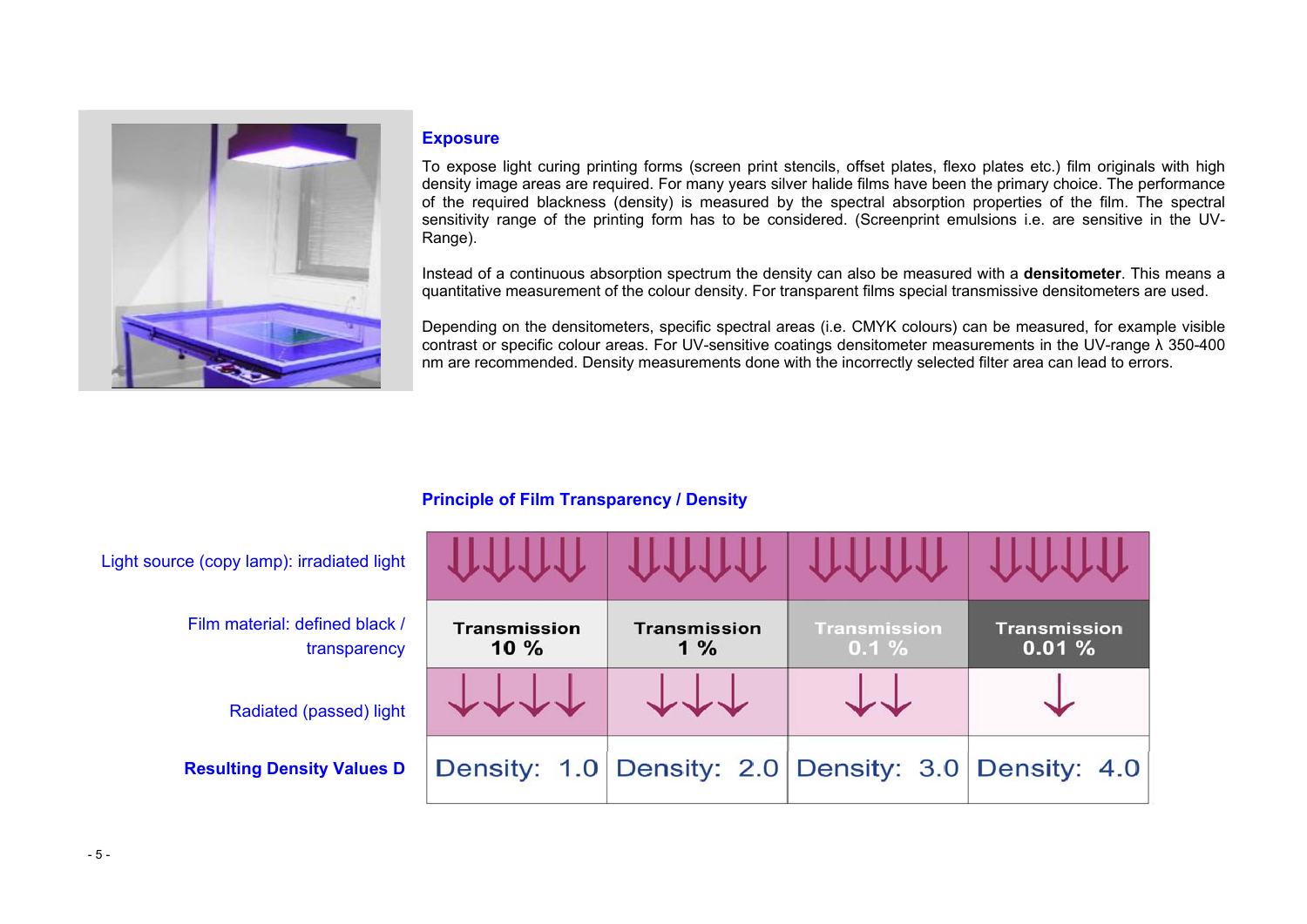

# **Measuring Density**

Density values are logarithmic values and are calculated in accordance with the adjacent formula. For transparent substrates, the transmission value (T) is calculated, for non-transparent materials, eg printed papers, the reflective value (R) (instead of T) is important.

The above shown graphic illustrates the dependence of increasing density values with increasing film blackness. **Example:** 90% coverage / 10% transmission = Density 1

*Guidelines for this practice:* 

For optimum control of repro films, the density value (Dmax) for the imaged (black) areas is measured as well as the density value in the transparent, non-imaged areas (Dmin).

For a Screen Copy, i.e. a density value of **Dmax:** 3 or greater is recommended!

The density value to the image-free, transparent areas is about Dmin: 0.08 to 0.13, depending on film thickness and applied matt top coating.

### **Spectral Density (Absorption):**

The spectral characteristics of silver halide films are different from Ink Jet printed repro films.

The blackness of a silver halide film shows over a wide spectral range practically a linear absorption. This is because of the "metallic silver mask". This can be different with films printed by water based black inks. Depending on the pigments or dye stuff a typical absorption curve will be produced. The graphic shows three specific absorption curves of film materials:

**black** Reprographic Silver Film **blue** Ink Jet Film Black Ink (Dye Ink) **red** Ink Jet Film Black Ink (Pigment Ink)

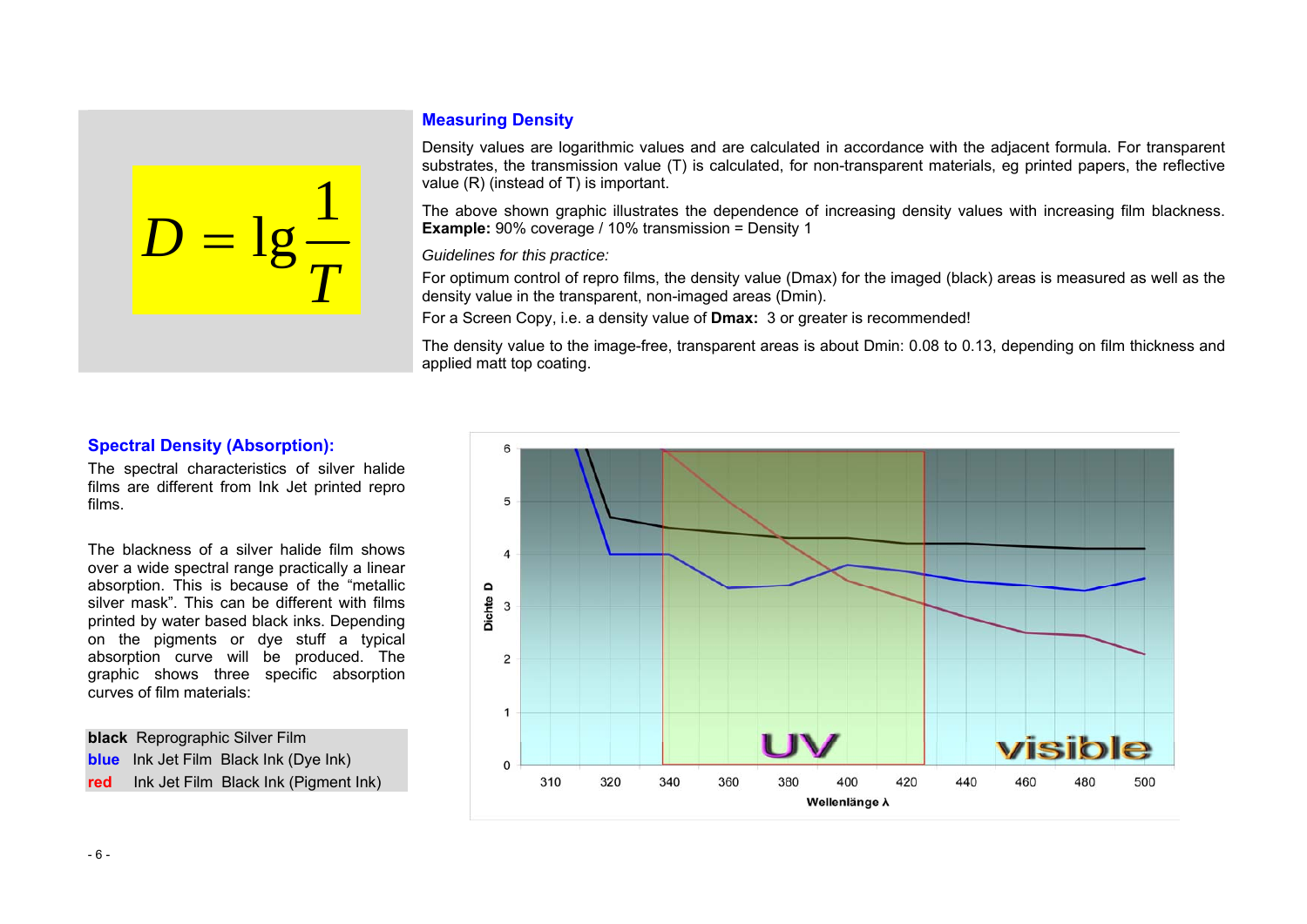

Densitometer X-Rite 369 (UV Transmission)

#### **Densitometer**

With the red curve you can clearly see that the density values in the long wave (visible spectral range) are noticeably lower than in the short wave (UV-range). This range (yellow) indicates the spectral sensitivity of copy emulsions

The above explained absorption behaviour indicates, that, if transparent "coloured" films are measured a densitometer which measures a spectrum in the UV-range is necessary.

If a measuring device with visible spectrum is used, the density values are clearly too low!

**Relative comparison:** Dvis 2.4 to Duv 3.8

Unfortunately today there are only a few UV-densitometers available on the market.

One of the most popular devices is the **Diazo/Silver Film Densitometer X-Rite 369.**



COLORGATE: Raster-Target for linearization

#### **Linearization**

With basic settings (not calibrated) Ink Jet printers produce a rather high ink deposit and dot, line width. To acquire an accurate halftone reproduction it is necessary to carry out a so called linearization.

Considering the previously mentioned setting parameters for the Ink Jet print such a linearization should be made for each screen print related raster width. The RIP software available offers a step by step guide which could be as follows:

#### **1. Choice of the screen print process parameters**

- Dot shape
- Dot count
	- Raster angles

#### **2. Choice of the Ink Jet print parameters**

Depending on the printer we suggest to pre-test first with a few prints to find an optimal printer setting which reaches the required minimum blackness (density DUV >3). We recommend the use of a densitometer.

**Note:** an unnecessarily high density results in slower ink drying, higher ink costs, bleeding of ink in dot and line elements (filling in), over saturated and scratch sensitive image areas.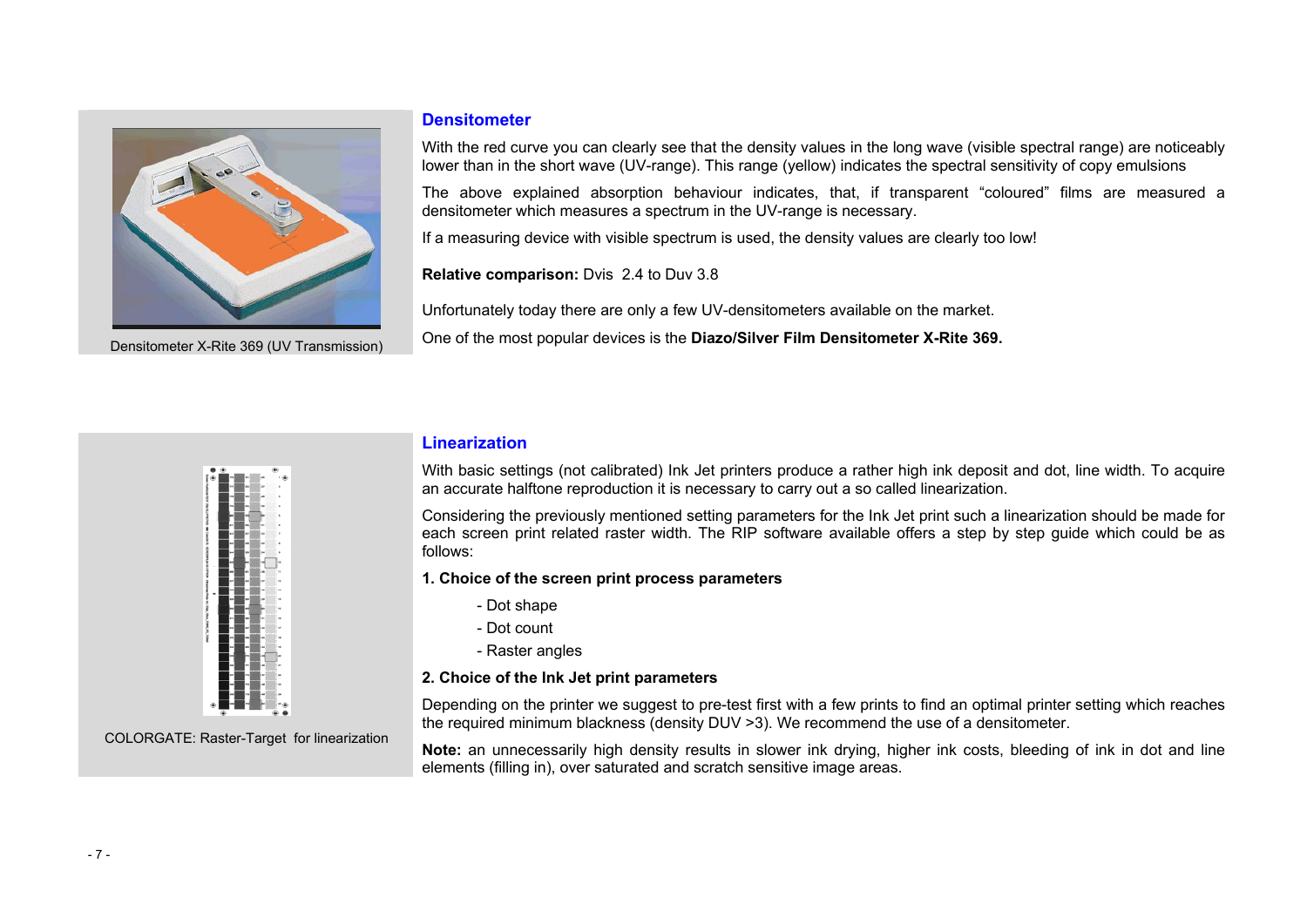## **Balance**



How a specific raster target will be printed. These test charts are normally stored in the software. But it is also possible to create targets with other gradations. With the following example the *FOLEX Reprojet linearization target* with 23 measuring fields. has been used to check the tonal value a transmissive densitometer has been used.

#### **% Tonal Values**

| Tar<br>get | 0 | $\mathcal{P}$ | 4 | 6               | 8  | 10 <sup>°</sup> | 15 | 20    | 25 | 30 <sup>°</sup> | 40   | 50 | 60          | 70 l | 75 | 80 | 85    | 90 | 92 | 94   | 96 | 98   | 100 |
|------------|---|---------------|---|-----------------|----|-----------------|----|-------|----|-----------------|------|----|-------------|------|----|----|-------|----|----|------|----|------|-----|
| act<br>ual |   |               | 9 | 12 <sup>7</sup> | 15 | 18 <sup>1</sup> |    | 26 32 | 37 | 43              | 55 I |    | 68 77 86 90 |      |    |    | 92 95 | 97 | 98 | 98.5 | 99 | 99.5 | 100 |

The measured tonal values (actual value) on the printed target are then keyed into an input window of the software. After the balance has been executed, the correction is normally shown as a correction curve in a separate window.

# **Typical settings** (dependant on the RIP small variations can occur)



|            | Screen-Print-Parameter |                 |                       | Density Film                  |                  |                 |                    |
|------------|------------------------|-----------------|-----------------------|-------------------------------|------------------|-----------------|--------------------|
| Raster Ipi | Raster type            | Raster<br>shape | <b>Resolution dpi</b> | Dot-Size                      | <b>Direction</b> | Ink Reduction % | Duv $(X-Rite 369)$ |
| 50         | Post Script            | Ellipse<br>7030 | 1440x720              | Normal Dot<br>MW <sub>2</sub> | uni-directional  | none            | 3.8                |

#### **Epson Stylus pro 7880 / 9880** Ink: Ultrachrome Photo black K3

|            | Screen-Print-Parameter |                 |                       | Density Film |                  |                 |                    |
|------------|------------------------|-----------------|-----------------------|--------------|------------------|-----------------|--------------------|
| Raster Ipi | Rastertype             | Raster<br>shape | <b>Resolution dpi</b> | Dot-Size     | <b>Direction</b> | Ink Reduction % | Duv $(X-Rite 369)$ |
| 50         | Post Script            | Ellipse<br>7030 | 1440x1140             | Gross        | uni-directional  | 75              | 3.4                |

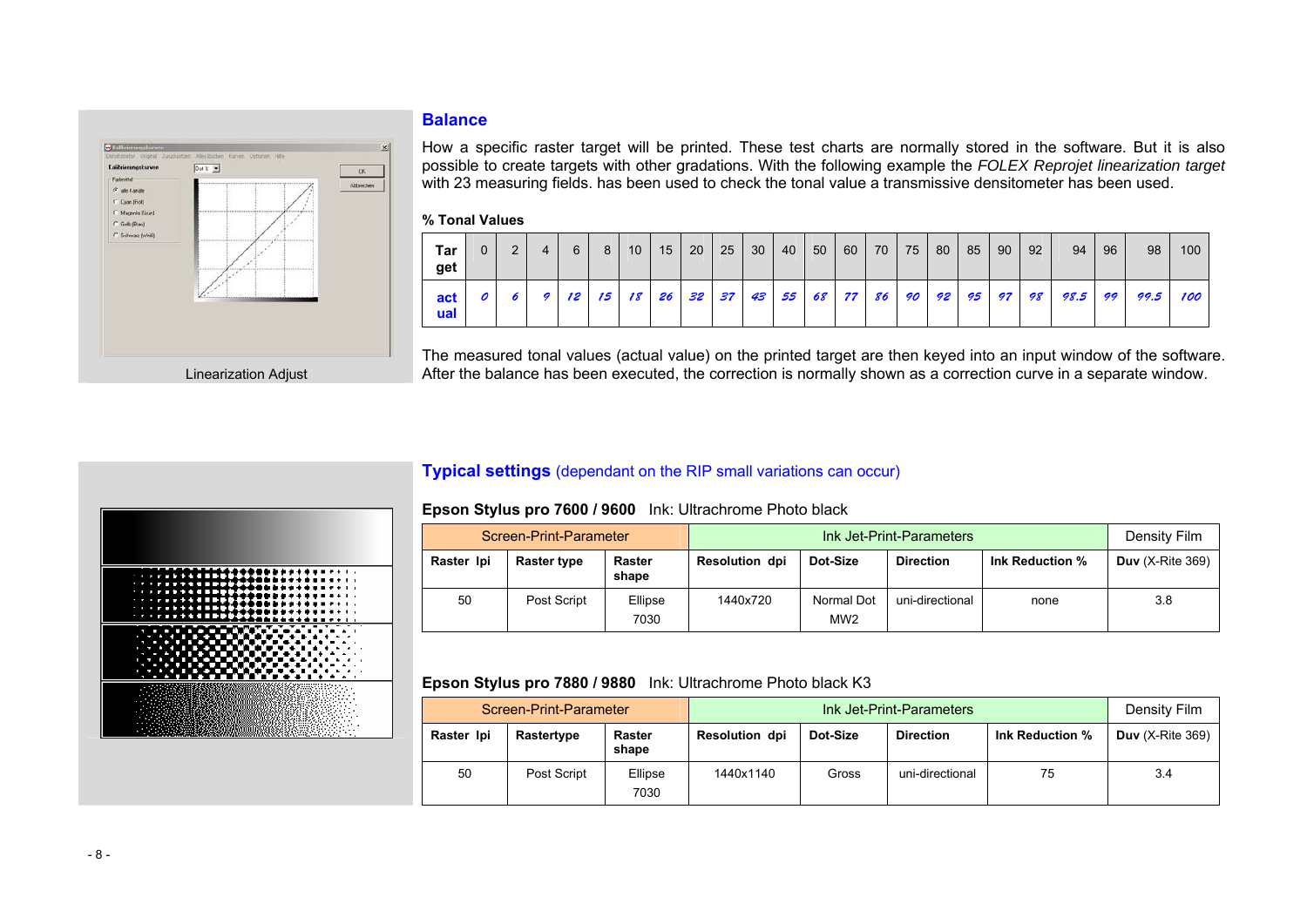

# **Handling of film**

Ink Jet coatings for water based films exhibit strong hydrophilic behaviour. If the climatic room conditions (humidity, temperature) change, the mechanical stability of the film can be influenced (curl effect, roll tendency).

**Reprojet P** carries a special anti-curl coating on the reverse side, which reduces this curl tendency.

Often the printing of Ink Jet films is made in a warm and dry office environment. In very dry air room conditions (< 40 % relative humidity.) a curl in the direction of the film coating side can occur. In these situations we recommend the temporary use of a humidifier.

*Recommendation:* 

- Allow films in unopened packs acclimatise fully over 24 hours in the processing area
- storage and printing of Reprojet P should ideally be made in an controlled air conditioned room at approx. 20 - 25 °C / 40 - 60% relative humidity
- Always monitor room conditions by measuring temperature and humidity
- If necessary correct the room conditions if not optimal (heating, humidifier).
- If air humidity is  $<$  40 % r.h. we recommend the use of a humidifier
- Check the flatness of the film before starting the print job. If the film exhibits curl, run the film a few cm forward in the printer and this will reduce the curl effect near the print heads.



# **Dimensional Stability**

Dimensional stability for graphic film materials is a constant theme. It is the physical change in dimension (stretching / shrinking) of substrates (eg paper, foil) influenced by moisture and/or heat.

**FOLEX** uses a high quality polyester substrate for its coating of "Reprojet P"and therefore fully meets the high requirements that such reprographic films demand.

*Dimensional differences when printing (Registration):* 

Ink Jet printers transport cut sheets and rolls with a motor and meet the necessary requirements for poster and banner prints.

Today such printers are also being used for separation prints in prepress, even the smallest deviations in the range of tenths of a millimetre may result in problems with the accuracy of the film.

Using a special print file on some LF Ink Jet printers, a length calibration test can be run. Here, the transport and slip behaviour of the device can be checked using a precision scale measuring the deviation in the longitudinal, longitudinal and diagonal direction. A correction and calibration of such transport errors may however not always lead to success.